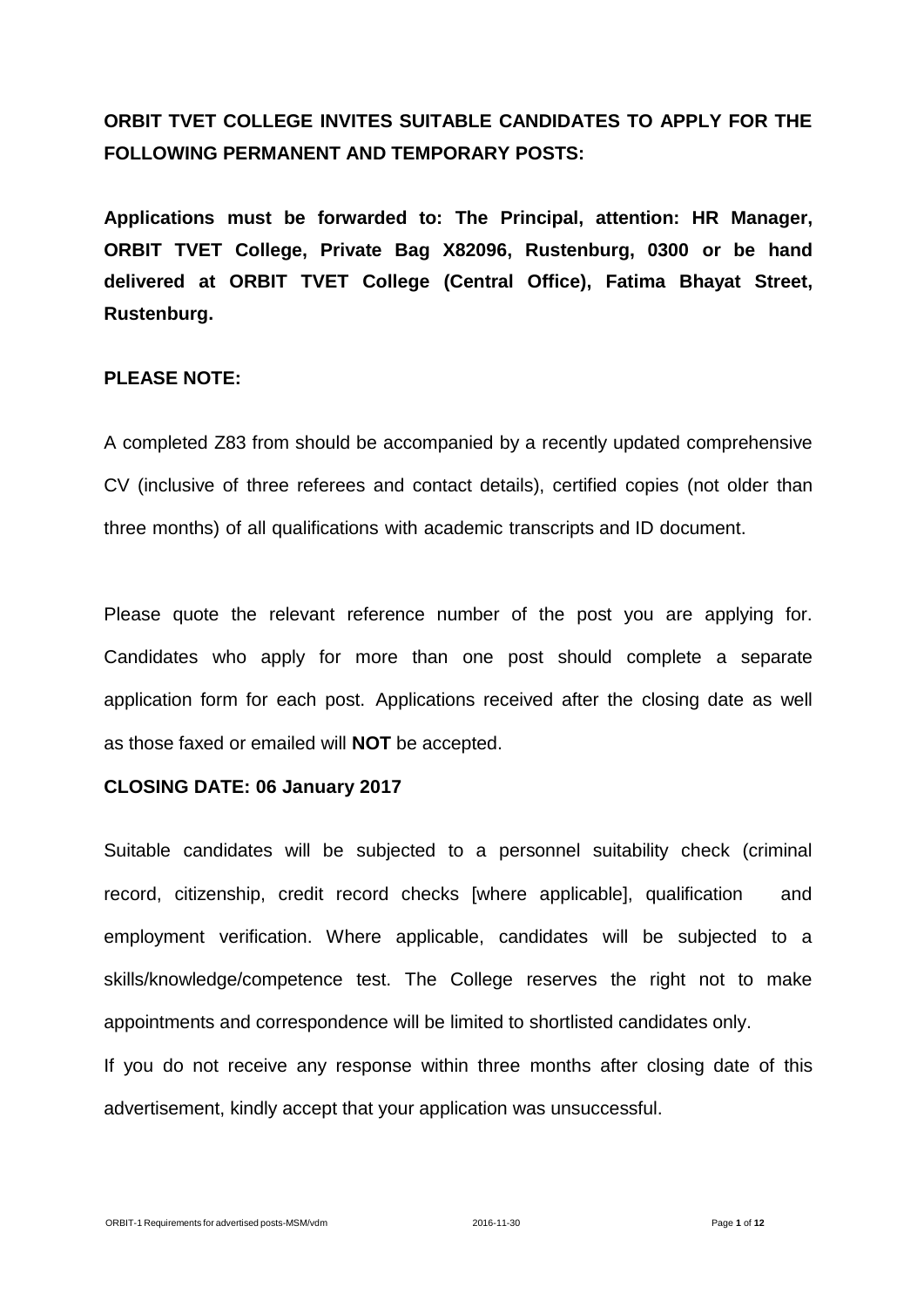**Note: All costs incurred due to your application and interviews will be at your own expense. Preference will be given to persons from designated groups, especially with regard to race, gender and disability.**

# **Post: Human Resources Development Practitioner: Central Office. Salary: SL8 (R262 272 – R308 943**) **Ref No: ORBIT 1/2016. Permanent**

## **Requirements, experience and skills**

● A recognised 3 year Degree or equivalent qualification in Human Resource Management or Human Resource Development or Management of Training. ● 3 years' experience in a human resources development or training environment. ● Sound knowledge of the legislative and regulatory environment informing human resource development. ● Strong planning and organising skills. ● Ability to handle pressure and meet deadlines. ● Good interpersonal and communication skills. ● Good facilitation and presentation skills. Good networking and stake holder management skills. Proven report writing skills. ● Proven computer literacy, including knowledge of MS Word, MS Excel and MS Power point. • Valid drivers' licence.

## **Duties and responsibilities:**

• Implement and maintain College performance management systems. • Identify training needs and develop appropriate training interventions. ● Maintain performance management records and documents for submission to Management and the Department. ● Administer the performance management process. ● Conduct workshops on performance management. • Formulate and implement the workplace skills plan. • Develop and implement annual training and development programmes.

● Conduct the annual skills audit. Administer bursaries for in-service employees.

● Advise management on the development and implementation of the College's employment equity plan. ● Compile and submit accurate, valid nd reliable reports to the Human Resource Manager and the Deputy Principal Corporate Services.

# **Post: Data Capturer: Rustenburg Campus. Salary: SL5 (R142 461 – R167 814)**

# **Ref. No.: ORBIT 2/2016. Permanent**

#### **Requirements, experience and skills**

● National Diploma in Office Administration / Management Assistant ● Good computer, communication, interpersonal and problem solving skills. ● Good record keeping and administrative skills. ● Ability to pay attention to detail. ● Transactional experience on the BMS or DB2000 system will be a strong recommendation.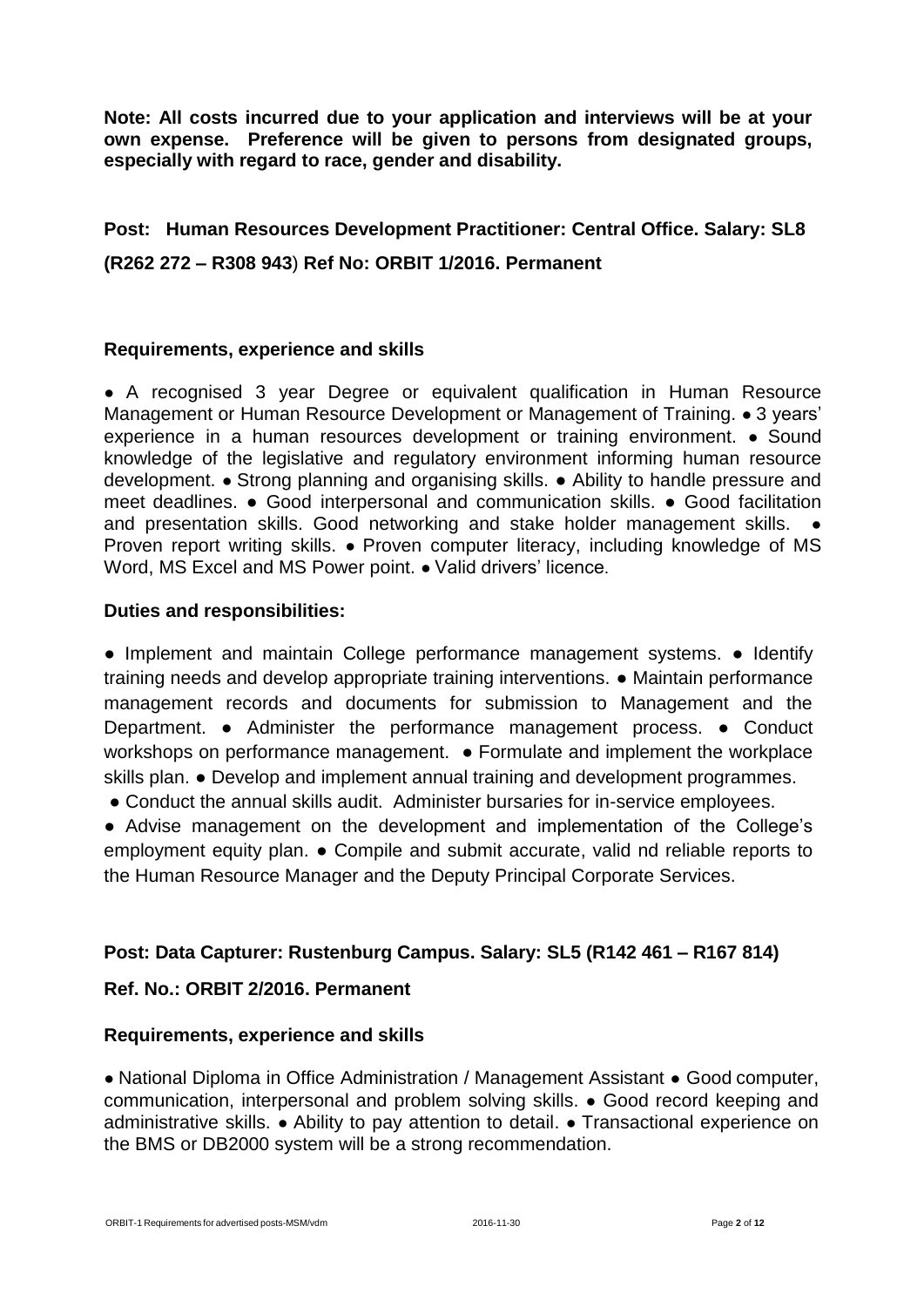#### **Duties and responsibilities:**

● Store student enrolment documentation ● Capture and reconcile student information ● Administer data exceptions and corrections ● Process the details of application for programmes and credits. ● administer the student registration process ● Remove and replace consumable items from specific office equipment, transmit/receive facsimile and/or attend to the photocopying of correspondence/documents ●Maintain stocks of standard forms and stationery and complete requisition orders to facilitate the replenishment of items prior to depletion ● Print proof of registration ● Attend to enquiries regarding student enrolment • Type letters of confirmations for student enrolment • Store information systematically in hard copy as well as electronically • Correct prelims for examination entries to DHET ● Cancellation of enrolment and subjects. **●** Attend to all other administrative duties as may from time to time be assigned.

# **Post**: **Internet Café Admin Assistant x2: Salary SL5 (R142 461 – R167 814) Brits Campus (Ref No: ORBIT 3/2016). Permanent. Rustenburg Campus (Ref No: ORBIT 4/2016). Permanent.**

#### **Requirements and work experience**

 N6 Certificate in Human Resources Management / NC(V) L4 Certificate. ● Good computer, communication and interpersonal skills. ● Operational knowledge of the internet – its structures, information and uses. ● Good record keeping and administrative skills.

#### **Duties and responsibilities:**

Render assistance to students on the use of the café's resources and accessing the internet. ● Conduct student awareness programmes regarding the risks associated with using the internet.  $\bullet$  Assist students to create and use e-mail accounts.  $\bullet$  Ensure access to and availability of café facilities by overseeing usage. ● Set and implement standards of facility utilization and general behaviour. ● Monitor and maintain equipment usage and ensure upkeep. ● Maintain reports on the functioning of equipment in the café (including reporting faulty equipment). **●** Attend to all other administrative duties as may from time to time be assigned.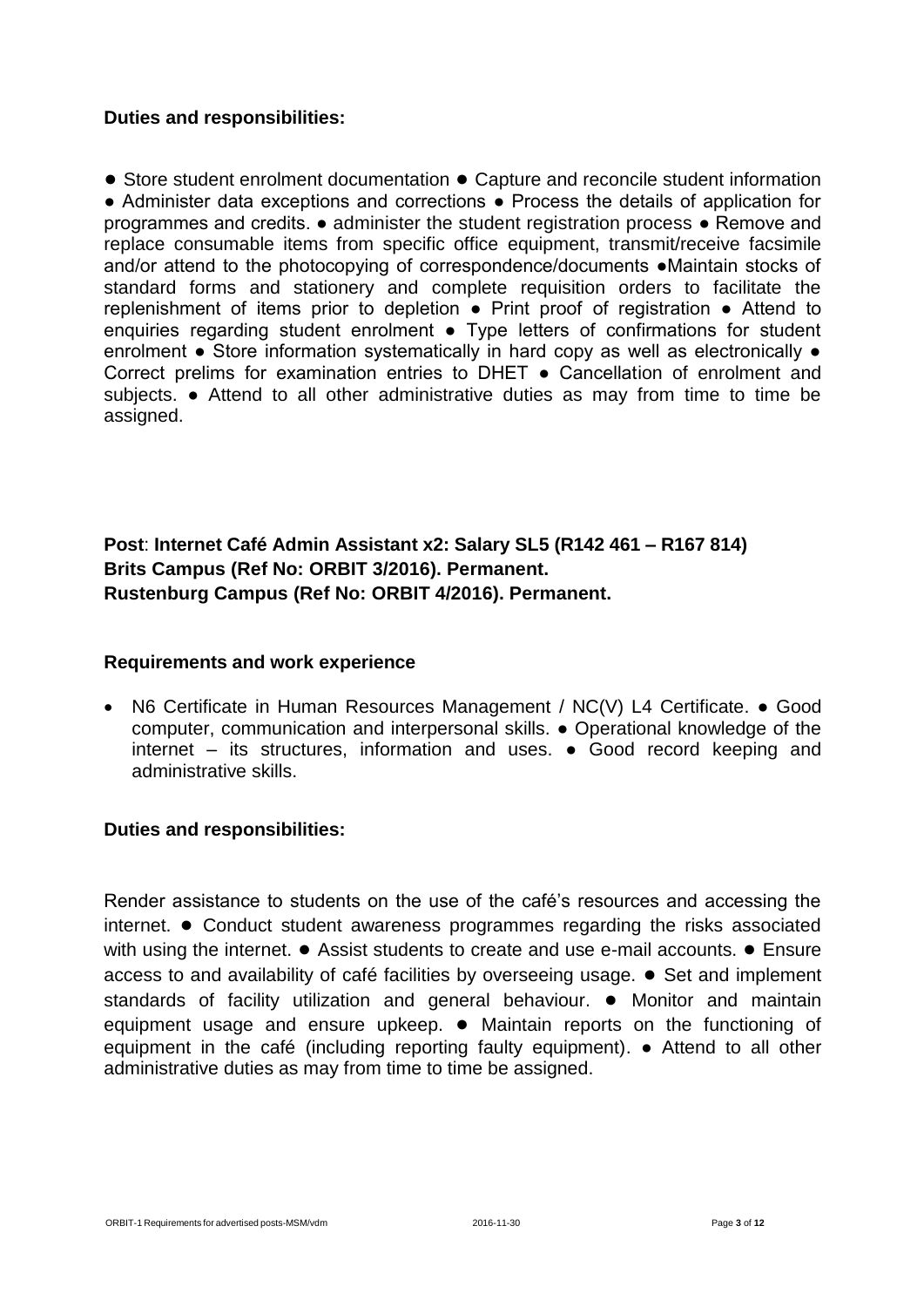## **Post: Academic Assistant Electrical. Brits Campus. Salary SL5**

**(R142 461 – R167 814) Ref No: ORBIT 5/2016. Permanent.**

### **Requirements, experience and skills**

NC(V) Level 4 Certificate in Office administration or N6 Management Assistant**.**  Proficiency in information processing and/or typing**.** ● Good computer, communication, interpersonal and problem solving skills. ● Good record keeping and administrative skills. ● Ability to pay attention to detail. ● Transactional experience on the BMS or DB2000 system will be a strong recommendation. ● Ability to work under pressure and to meet deadlines.

#### **Duties and responsibilities:**

**●** Type reports/plans/letters/presentations and other correspondence. **●** Capture students' enrolments, assessment marks and related data on the BMS. **●** Schedule meetings and arrange venues, invitations, refreshments. **●**Take minutes at meetings when required. **●** Answer interpersonal communication and queries. **●** Capture departmental data. **●** Maintain department filing and records. **●** Administer the requisition and utilization of office equipment, consumables and furniture. **●** Attend to all other administrative duties as may from time to time be assigned.

## **Post: Academic Assistant Engineering Report 191. Rustenburg Campus. Salary SL5 (R142 461 – R167 814) Ref No: ORBIT 6/2016. Permanent**

#### **Requirements, experience and skills**

● NC(V) Level 4 Certificate in Office administration or N6 Management Assistant**.**  Proficiency in information processing and/or typing**.** ● Good computer, communication, interpersonal and problem solving skills. ● Good record keeping and administrative skills. • Ability to pay attention to detail. • Transactional experience on the BMS or DB2000 system will be a strong recommendation. ● Ability to work under pressure and to meet deadlines.

#### **Duties and responsibilities:**

**●** Type reports/plans/letters/presentations and other correspondence. **●** Capture students' enrolments, assessment marks and related data on the BMS. **●** Schedule meetings and arrange venues, invitations, refreshments. **●**Take minutes at meetings when required. **●** Answer interpersonal communication and queries. **●** Capture departmental data. **●** Maintain department filing and records. **●** Administer the requisition and utilization of office equipment, consumables and furniture. **●** Attend to all other administrative duties as may from time to time be assigned.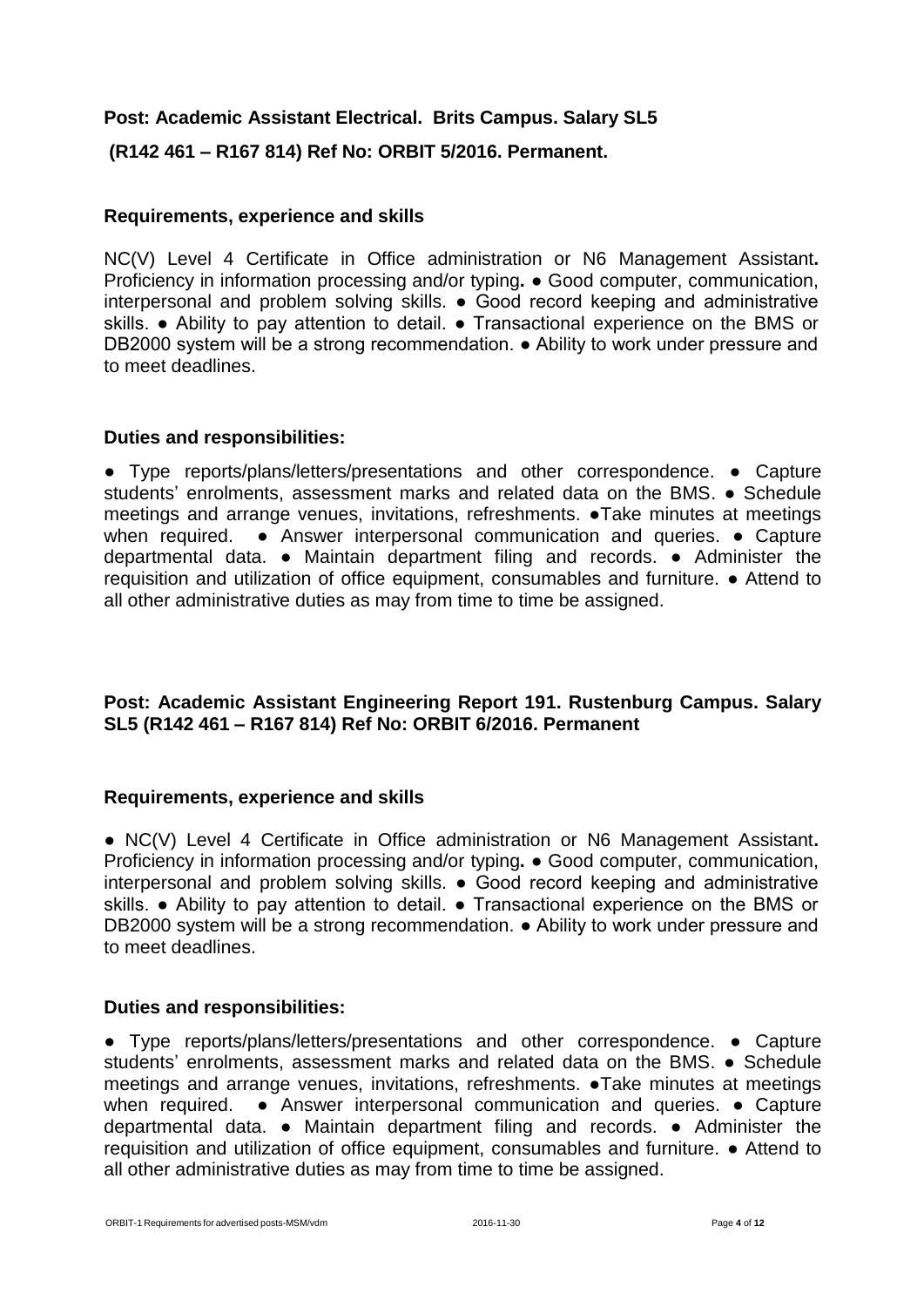# **Post: Female Hostel Supervisor. Mankwe Campus. Salary SL5 (R142 461 – R167 814). Ref No: ORBIT 7/2016. Permanent**

#### **Requirements, experience and skills:**

● Grade 12 certificate or equivalent qualification ● Between 3 to 5 years' experience in the education and training environment, including experience in a supervisory capacity. ● Good interpersonal and communication skills. ● Computer literacy. ●Ability to handle pressure and to relate to a large number of hostel students in a professional manner.

#### **Duties and responsibilities:**

● Administer the process of admitting hostel students. ● Assist hostel students in applying for NSFAS bursaries for accommodation. ● Advise Campus Management on the needs of female hostel students. Undertake monthly and annual stock takes of supplies. • Ensure the cleanliness of the hostel. • Conduct meetings with hostel students and plan and assign work where necessary. • Maintain discipline and attend to the general wellbeing of the hostel students. ● Maintain contacts and good relationships with parents of the students residing in the hostel. ● Ensure that the hostel complies with health and safety requirements.

#### **Post: Student Support Advice Desk Assistant. Rustenburg Campus. Salary SL 5 (R142 461 – R167 814) Ref No: ORBIT 8/2016. Permanent**

#### **Requirements, experience and skills**

● N6 Certificate in Human Resource Management or Marketing Management. ● Good communication skills. ● Ability to comprehend, capture as and interpret basic client information and requests. ● Ability to manage difficult client situations, to respond promptly to requests for service/assistance. ● Sound knowledge of front office etiquette.

#### **Duties and responsibilities:**

• Perform front office duties at the student support office. • Assist students requiring academic and social support by referring them to appropriate sources of help. ● Provide guidance on local newspapers, CV writing and interview skills. ● Gather information on career options and make it accessible to students. ●Assist with the implementation of wellness programmes (e.g. HIV/AIDS, Campus safety initiatives, alcohol and drug awareness, suicide awareness and education, etc.). ● Assist with outreach programme initiatives for students.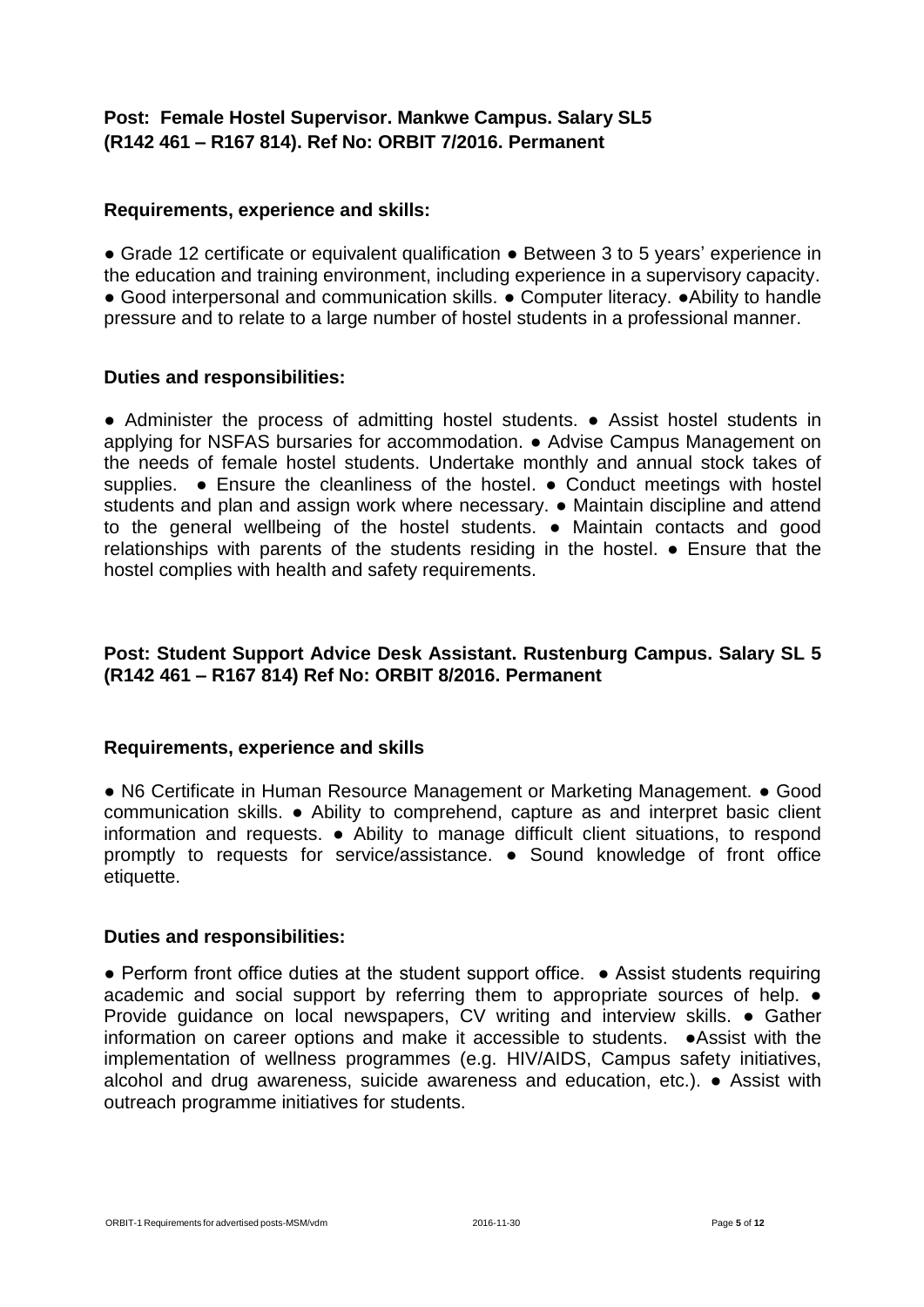# **Post: Academic Support Officer. Brits Campus. Salary PL 2 (R287 862 - R719 643) Ref No: ORBIT 9/2016. Permanent**

#### **Requirements, experience and skills**

● A recognised three year Degree or equivalent qualification in Education. ●Three years teaching experience preferably within the TVET Colleges sector. • Sound knowledge of the TVET sector and its student support framework.  $\bullet$  Good administrative, communication (verbal and written), presentation and facilitation skills. ● Computer literacy with proficiency in MS Word, MS Excel and Powerpoint. ● Conversant with legislation pertinent to the TVET Colleges sector. ● Valid drivers' licence.

#### **Duties and responsibilities:**

● Administer programme specific intake assessments and refer them to the relevant Head of Department. • Provide learning delivery strategy advice and identify remedial academic needs and communicate such needs to the HoD and Academic Support Coordinator at the Central Office. ● Monitor student performance against the remedial academic interventions and report back to the Academic Support Coordinator.

● Establish an effective tracking system regarding students that have left the Campus. ● Establish relations with surrounding businesses and arrange for the placement of students in experiential training opportunities as well as graduate students. ● Arrange career guidance assessments, explain results and offer assistance. ● Provide guidance on CV writing and interview skills. ● Gather information on career options and potential employers and make it accessible to students. • Facilitate soft skill training programmes for students and workshps regarding the integration of life, learning and work. ● Assist the Campus with open days with specific reference to career development for current and prospective students. ● Assess student performance and functional focus during experiential training. ● Assist in providing special academic assistance, special devices and physical access for students with special needs. ● Oversee the availability and usage of the facilities in the student support centre. ● Submit monthly report for the office of the Academic Support Officer.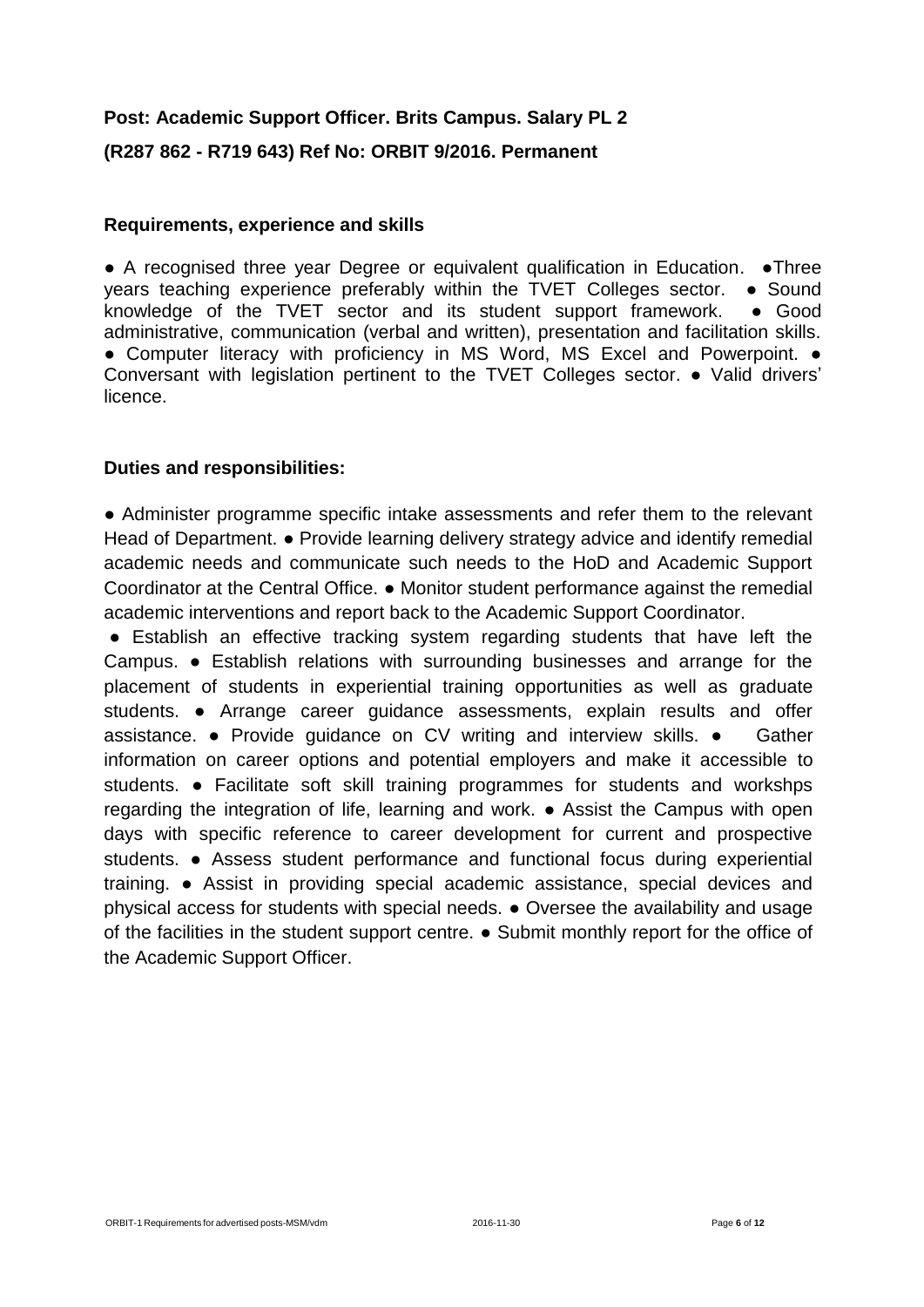# **Post: Senior Lecturer Electrical. Rustenburg Campus. Salary PL2 (R287 862 – R719 643) Ref No: ORBIT 10/2016. Permanent (Re-advertised)**

## **Requirements, experience and skills**

● A recognised 3 year Degree/Diploma in Electrical Engineering which must include a Teachers qualification. ● At least 5 years lecturing experience, preferably in a TVET College. ● An Artisan qualification as well as accreditation as an Assessor and Moderator plus industrial experience would be strong recommendations. ● Ability to conduct practical training. ● Extensive knowledge of academic assessment and moderation procedures. ● Sound knowledge of the TVET Colleges landscape DHET policies pertinent to teaching and learning. ● Ability to handle quantitative and qualitative information, analyse and present it cogently and effectively as a basis for decision-making. ● Ability to handle pressure and meet deadlines. ● Strong leadership, communication, monitoring and evaluation, negotiation, networking, reporting, conflict resolution and problem solving skills. ● Strong events and project management skills. ● Ability to manage performance and provide critical feedback in an objective manner. • Proven track record of successfully managing and coordinating the implementation

of planned goals and working with a range of professional colleagues.● SACE registration.

● Advanced computer skills (MS Word, MS Excel and Powerpoint). ● A valid drivers licence.

#### **Duties and responsibilities**:

● Assist with recruitment, registration and induction of students. ● Facilitate general academic and career development of students. ● Prepare and present lessons in compliance with the College annual academic plan, the Campus time-table and the College's Quality Management system. ● Co-ordinate the procurement of the programme's training needs. ● Provide guidance on syllabi, curriculum and learning outcomes. ● Implement and monitor all policies that impact on learning delivery including examination and certification of students within the department. ● Create a conducive classroom environment and ensure efficient classroom management and discipline of students. ● Liaise with the Lectures, Head of Department and Student Support Officers in providing support interventions to students. ● Assess students, capture marks, analyse, interprete, effect appropriate remedial action and maintain the necessary ICASS and ISAT records. ● Facilitate the distribution of textbooks and student packs. Manage and monitor staff and student attendance. • Manage and facilitate Students Work Based Experience as well as Lectures work place integrated learning. Ensure the smooth running of the department and submit regular reports to the HoD. ● Chair meetings of Lectures and Students within the department.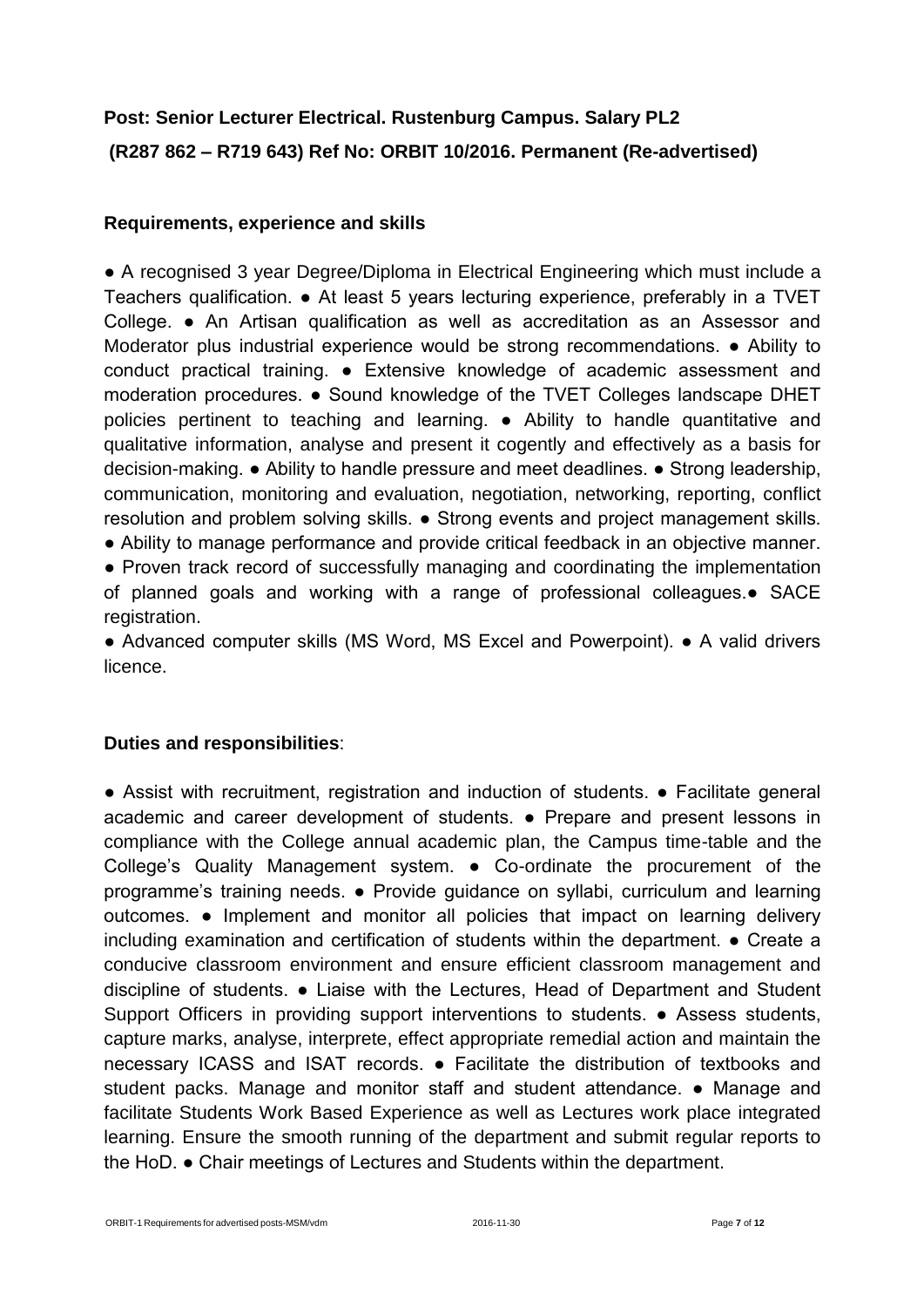### **Post: Senior Lecturer Report 191 Engineering. Rustenburg Campus. Salary PL2 (R287 862 – R719 643) Ref No: ORBIT 11/2016. Permanent. (Re-advertised)**

### **Requirements, experience and skills**

● A recognised 3 year Degree/Diploma in Mechanical Engineering which must include a Teachers qualification. ● At least 5 years lecturing experience, preferably in a TVET College. ● An Artisan qualification as well as accreditation as an Assessor and Moderator plus industrial experience would be strong recommendations. ● Ability to conduct practical training. ● Extensive knowledge of academic assessment and moderation procedures. ● Sound knowledge of the TVET Colleges landscape DHET policies pertinent to teaching and learning. ● Ability to handle quantitative and qualitative information, analyse and present it cogently and effectively as a basis for decision-making. ● Ability to handle pressure and meet deadlines. ● Strong leadership, communication, monitoring and evaluation, negotiation, networking, reporting, conflict resolution and problem solving skills. ● Strong events and project management skills.

● Ability to manage performance and provide critical feedback in an objective manner.

• Proven track record of successfully managing and coordinating the implementation of planned goals and working with a range of professional colleagues.● SACE registration.

● Advanced computer skills (MS Word, MS Excel and Powerpoint). ● A valid drivers licence.

#### **Duties and responsibilities**:

● Assist with recruitment, registration and induction of students. ● Facilitate general academic and career development of students. ● Prepare and present lessons in compliance with the College annual academic plan, the Campus time-table and the College's Quality Management system. ● Co-ordinate the procurement of the programme's training needs. ● Provide guidance on syllabi, curriculum and learning outcomes. ● Implement and monitor all policies that impact on learning delivery including examination and certification of students within the department. ● Create a conducive classroom environment and ensure efficient classroom management and discipline of students. ● Liaise with the Lectures, Head of Department and Student Support Officers in providing support interventions to students. ● Assess students, capture marks, analyse, interprete, effect appropriate remedial action and maintain the necessary ICASS and ISAT records. ● Facilitate the distribution of textbooks and student packs. Manage and monitor staff and student attendance. • Manage and facilitate Students Work Based Experience as well as Lectures work place integrated learning. Ensure the smooth running of the department and submit regular reports to the HoD. ● Chair meetings of Lectures and Students within the department.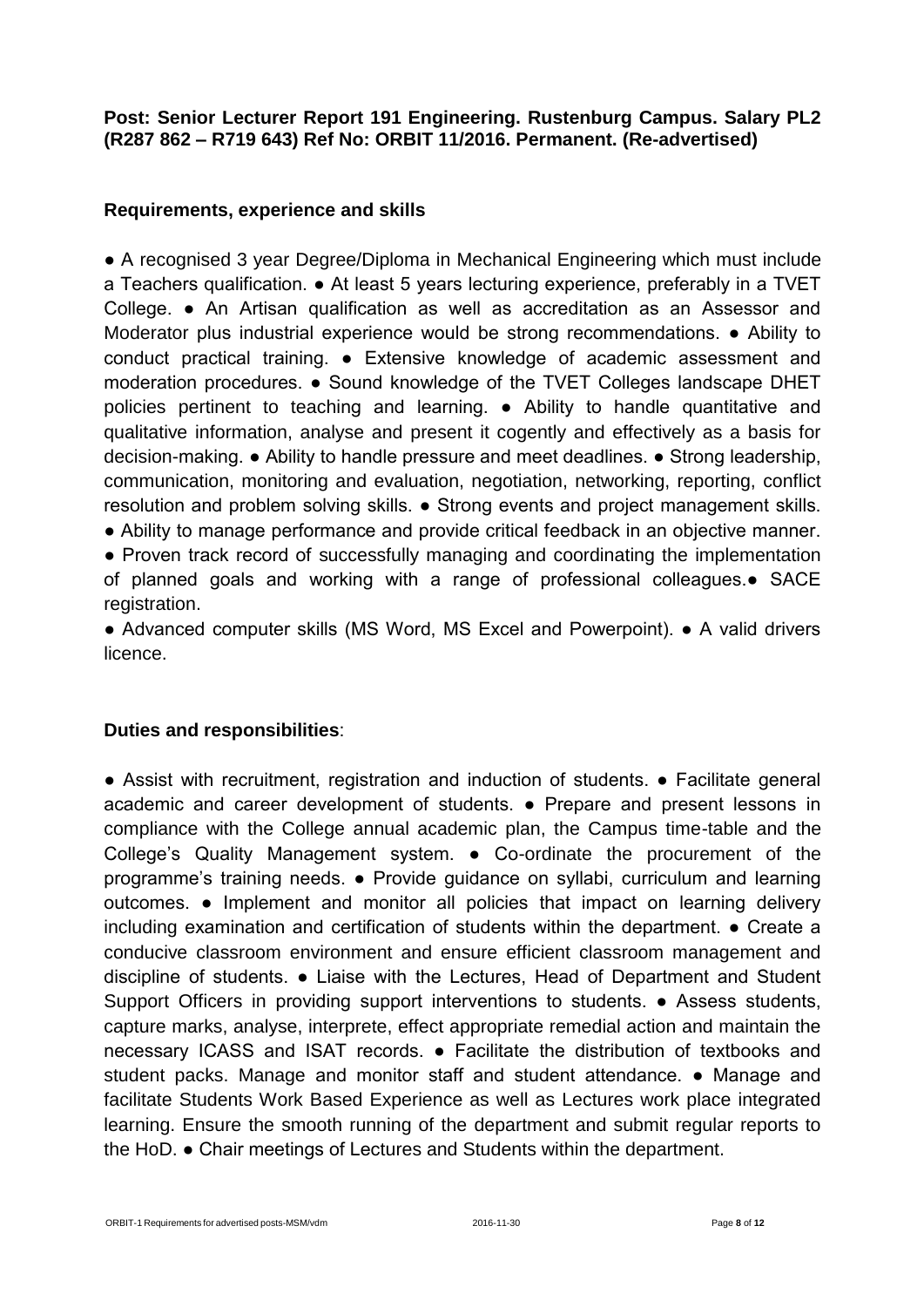#### **Post: Finance, Economics and Accounting. Rustenburg Campus. Salary PL1 (R173 130 – R386 238). Ref No: ORBIT 12/2016. Permanent.**

#### **Requirements, experience and skills**

●A recognised Degree or equivalent qualification in Accounting ● A Teachers qualification and a valid drivers' licence will be strong recommendations. ● In-depth knowledge of the subject ● Excellent communication in English (written and verbal), organising, planning and administration skills. Ability to plan and deliver lessons • Monitor students' performance and provide critical feedback in an objective and professional manner. ● Ability to relate to students in a professional manner and to promote a conducive teaching and learning environment.

#### **Duties and responsibilities**:

Assist with recruitment, registration and induction of students ● Facilitate general academic and career development of students ● Prepare lesson plans and lecture students in compliance with the College Annual Academic Plan, the Campus timetable and the College Quality Management System ● Assess students, maintain assessment records and capture marks electronically in compliance with the College's policies and procedures. Create a conducive classroom environment and ensure efficient classroom management and discipline of students ● Report to the Senior Lecturer and liaise with the Student Support Officers in providing support interventions to students ● Distribute textbooks and student packs to students and maintain the necessary records ● Manage and monitor student attendance ● Invigilate internal and external examinations • Participate in student extra- curricular activities and promote the holistic development of students

#### **Post: Rapid Automotive Incubator Technical Manager. Central Office. Salary PL3 (R401 913). Ref No: ORBIT 13/2016. Two years fixed term contract.**

#### **Requirements, experience and skills**

● N3 Mechanical Engineering with Trade Test Certificate. ● 5 years experience working as a mechanic in an automotive maintenance and repairs workshop. ● 2 years supervisory experience. • A valid drivers licence. Good training and facilitation skills. • Excellent interpersonal, communication and presentation skills. ● Proven experience in the use of current technologies and equipment in diagnostic, automotive repairs and maintenance. ● Advanced computer literacy – MS Office and MS Projects. ● Strong management and leadership skills.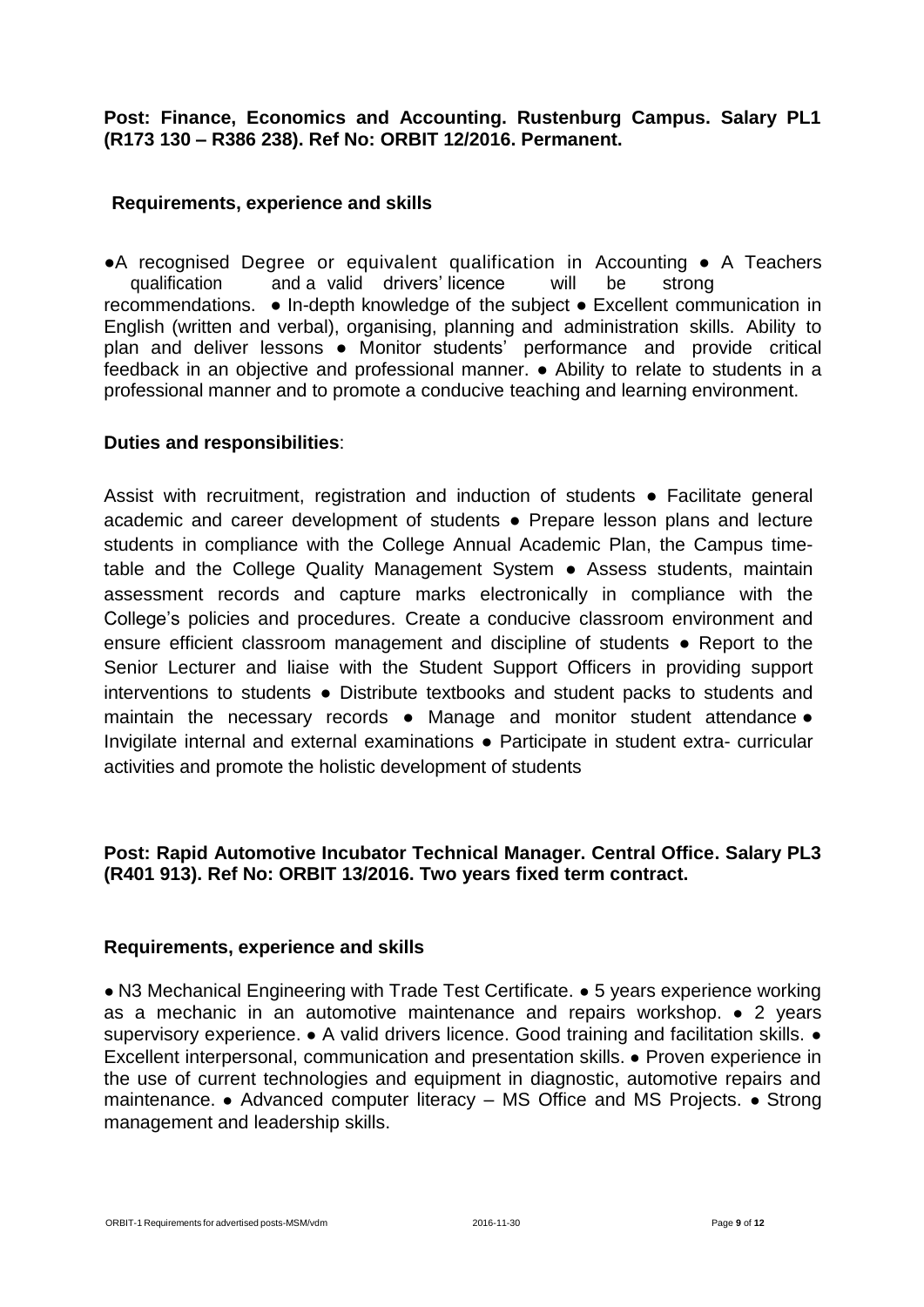#### **Duties and responsibilities:**

● Technical training of incubatees to improve/enhance their automotive repair and maintenance skills. ● Supervise incubatees practical work as they provide automotive maintenance and repairs to clients. ● Maintain good customer relationships.● Develop micro franchise concept of automotive related small enterprises. Develop training manuals. ● Link incubatees with start-up resources including business finance for successful startup of their businesses. ● Manage the Rapid Incubator Technical Workshop. • Ensure compliance to related environmental and safety standards. Forecast and order spare parts and consumables on behalf of incubatees. ● Mentor the micro franchise owners.

### **Post: Marketing and Admin Officer. Central Office. Salary SL 6 (R201 507). Ref No: ORBIT 14/2016.Two years fixed term contract.**

#### **Requirements, experience and skills**

● Recognised 3 year tertiary qualification in Enterprise Development or Sales & Marketing or Communications or Communications & Marketing. ●5 years' experience in sales or business development. ● Excellent interpersonal, communication and presentation skills. ● Proven experience in use of social media and website in an organizational context. ● Self-motivated, ability to work under pressure and deal with crisis. ● A valid driver's licence ● Excellent writing and general communication skill. ● Excellent written and verbal communication skills ●Proven experience in planning and coordinating corporate events ● Proven computer literacy, including advanced MS Word, MS Excel and MS PowerPoint • Ability to interact and liaise with a diverse audience range. ● Good facilitation and presentation skills.

#### **Duties and responsibilities:**

● Conduct market research. Work with SMME/incubates to develop and implement strategic sales plans for their businesses. • Identify and evaluate specific new profitable business opportunities. ● Plan and implement SMME's information sessions to ignite culture of entrepreneurship amongst targeted market/audience. ● Plan and implement business plan competitions to excite target market interest in selfemployment through entrepreneurship. ● Engage local media networks when needed to publicise Centre of Entrepreneurship events, initiatives and success stories. ● Conduct regular client satisfaction surveys. ● Provide required admin support to the Centre for Entrepreneurship and/or the Incubator. Compile gathered information according to reporting template. ● Plan and deliver two entrepreneurship day annually that offers platform to promote supported and local entrepreneurs. ● Assist SMMEs/Incubator with development of website and other social media platforms.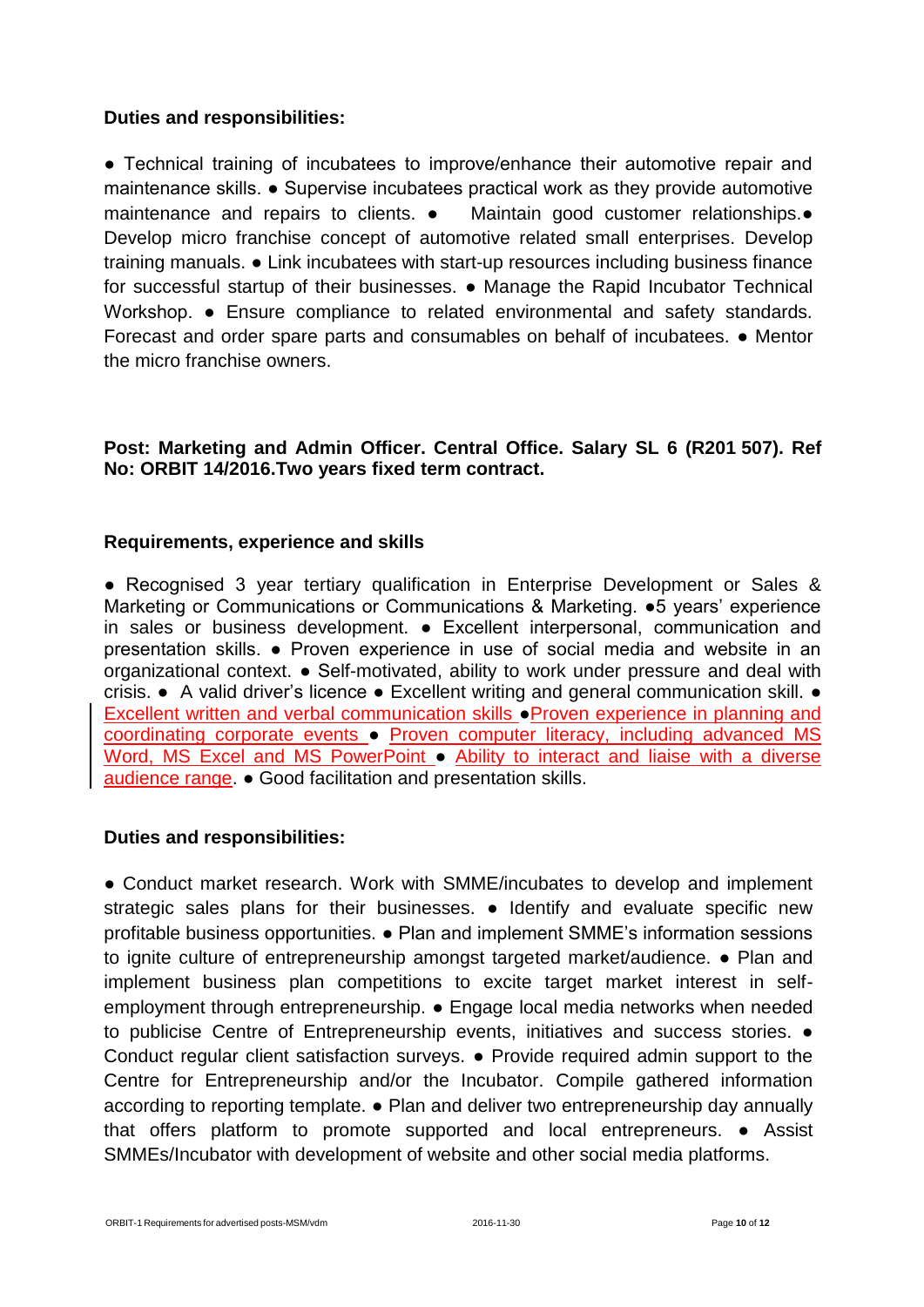**Post: Business Development Officer. Central Office. Salary SL 9 (R376 626). Ref No: ORBIT 15/2016. Two years fixed term contract.**

#### **Requirements, experience and skills**

• 3 year Tertiary qualification in Entrepreneurship, New Venture Creation or Business Economics. ● 2 years experience in enterprise development ● Proven track record of developing new businesses ● Strong client connection and client services ● Excellent interpersonal, communication and presentation skills ● Experience in assessing viability and sustainability of small enterprise ● In depth understanding of SMME and Incubation industry ● Project Management experience ● Advanced Computer literacy – MS Office and MS Projects ● Valid South African Drivers Licence ● Good networking and research skills ● Good report writing skills ●Facilitation skills.

#### **Duties and responsibilities:**

● Provide relevant business advisory and development services. ● Work with SMMEs/incubatees to identify and evaluate new markets profitable business opportunities. ● Encourage an environment of innovative thinking and commercialization of ideas. ● Provide necessary assistance to develop business plans for supported entrepreneurs and successful sourcing of startup resources including business finance. ● Provide business management training. ● Plan, Implement and manage the enterprise development of portfolio projects, programs, products and services aimed at SMME/Incubates. • Develop an enterprise development process, indicating key interventions necessary for successful incubation programme. ● Plan and deliver entrepreneur day events to promote entrepreneurship in the community and also as an opportunity to showcase supported entrepreneurs' products and services. • Plan and implement with the Technical Manager the Automotive Maintenance and Repairs Micro Franchising concept through the establishment of Marketing Cooperatives for incubatees.● Offer Coaching and mentoring.

## **Post: Lecturer Hair Care & Cosmetology. Rustenburg Campus. Salary PL1 (R173 130 - R386 238). Ref No: ORBIT 16/2016. Permanent**

#### **Requirements, experience and skills**

● REQV 13 in Hair Care & Cosmetology ● A Teachers qualification and a valid drivers' licence will be strong recommendations.  $\bullet$  In-depth knowledge of the subject ● Excellent communication in English (written and verbal), organising, planning and administration skills. Ability to plan and deliver lessons  $\bullet$ Monitor students' performance and provide critical feedback in an objective and professional manner. ● Ability to relate to students in a professional manner and to promote a conducive teaching and learning environment.